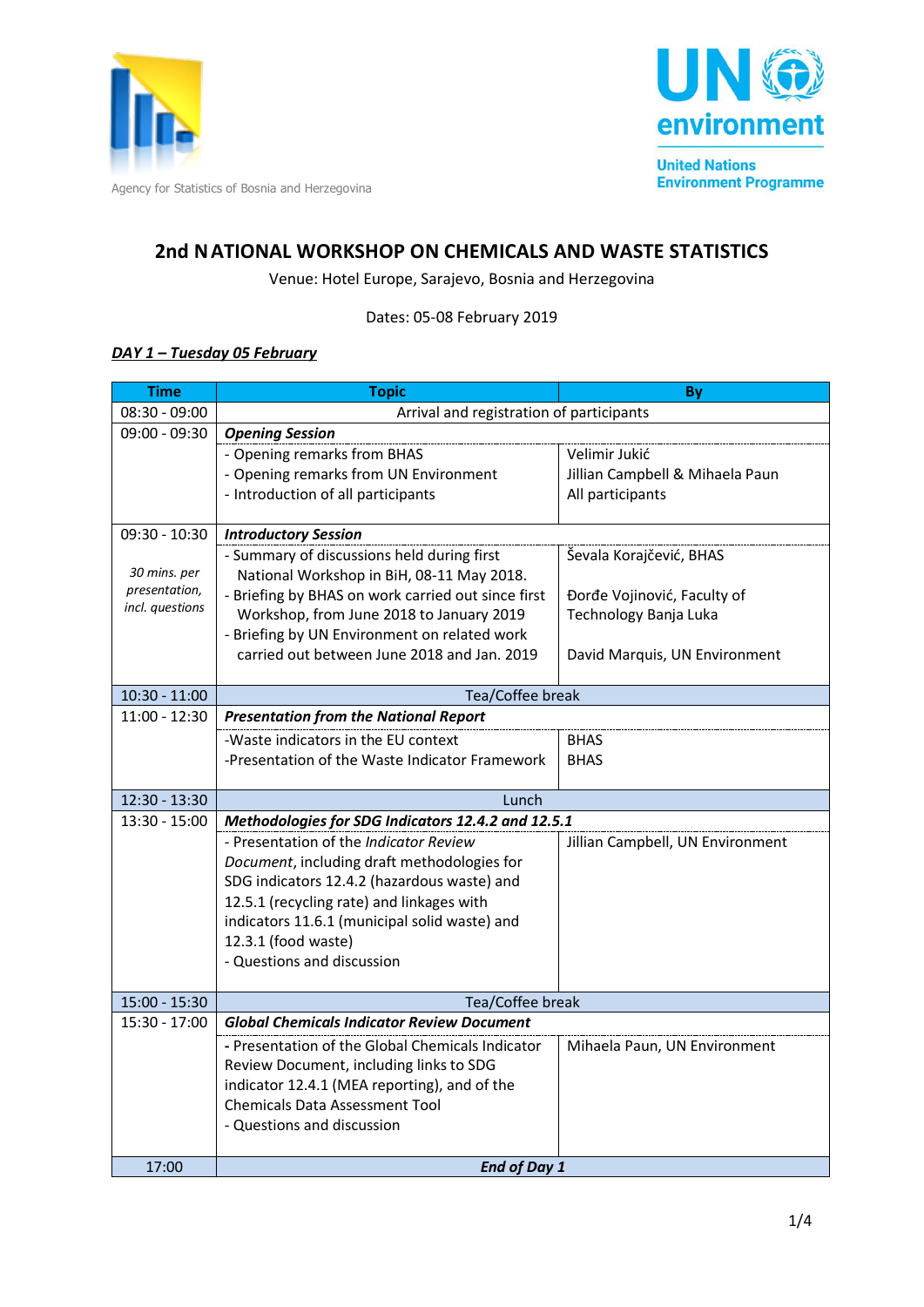



## **2nd NATIONAL WORKSHOP ON CHEMICALS AND WASTE STATISTICS**

Venue: Hotel Europe, Sarajevo, Bosnia and Herzegovina

Dates: 05-08 February 2019

#### *DAY 2 - Wednesday 06 February*

| <b>Time</b> | <b>Topic</b>                                                                     | By                                     |  |
|-------------|----------------------------------------------------------------------------------|----------------------------------------|--|
| 09:00-10:30 | National Data Report on Chemicals and Waste Statistics in Bosnia and Herzegovina |                                        |  |
|             | - Presentation of the draft National Data Report                                 | Ševala Korajčević, BHAS                |  |
|             | compiled for Bosnia and Herzegovina                                              | Đorđe Vojinović, Faculty of Technology |  |
|             | - Overview of methods used                                                       | Banja Luka                             |  |
|             | - Key data sources                                                               | Amela Hrbat, ECOPAK                    |  |
|             | - Summary of data found and important gaps                                       | Elma Babić, ZEOS                       |  |
|             | and challenges                                                                   |                                        |  |
|             |                                                                                  |                                        |  |
| 10:30-11:00 | <b>Tea/Coffee Break</b>                                                          |                                        |  |
| 11:00-12:30 | Validation of National Data Report on Chemicals and Waste Statistics in BiH      |                                        |  |
|             | - Discussion involving all stakeholders present to                               | All participants                       |  |
|             | validate the findings of the National Data                                       |                                        |  |
|             | Report. Highlighting of uncertainties, areas of                                  |                                        |  |
|             | disagreement (if any), and further work needed.                                  |                                        |  |
| 12:30-13:30 | Lunch                                                                            |                                        |  |
| 13:30-15:00 | <b>Chemicals Component of National Data Report</b>                               |                                        |  |
|             | - Guidance session on enhancing the chemicals                                    | Mihaela Paun, UN Environment           |  |
|             | component of the National Data Report.                                           |                                        |  |
|             | Discussion on immediate next steps for the                                       |                                        |  |
|             | integration of the chemical component into the                                   |                                        |  |
|             | draft Report.                                                                    |                                        |  |
|             | - Eurostat chemical indicators                                                   | <b>BHAS</b>                            |  |
| 15:00-15:30 | Tea/Coffee Break                                                                 |                                        |  |
| 15:30-17:00 | Links between National Data Report and Indicator Review Document                 |                                        |  |
|             | - Discussion on the links between the data                                       | Jillian Campbell, UN Environment       |  |
|             | found during research for the National Data                                      |                                        |  |
|             | Report and the data needed for the SDG                                           |                                        |  |
|             | Indicators presented on Day 1                                                    |                                        |  |
|             | - Presentation about chemicals statistics                                        | <b>BHAS</b>                            |  |
| 17:00       | <b>End of Day 2</b>                                                              |                                        |  |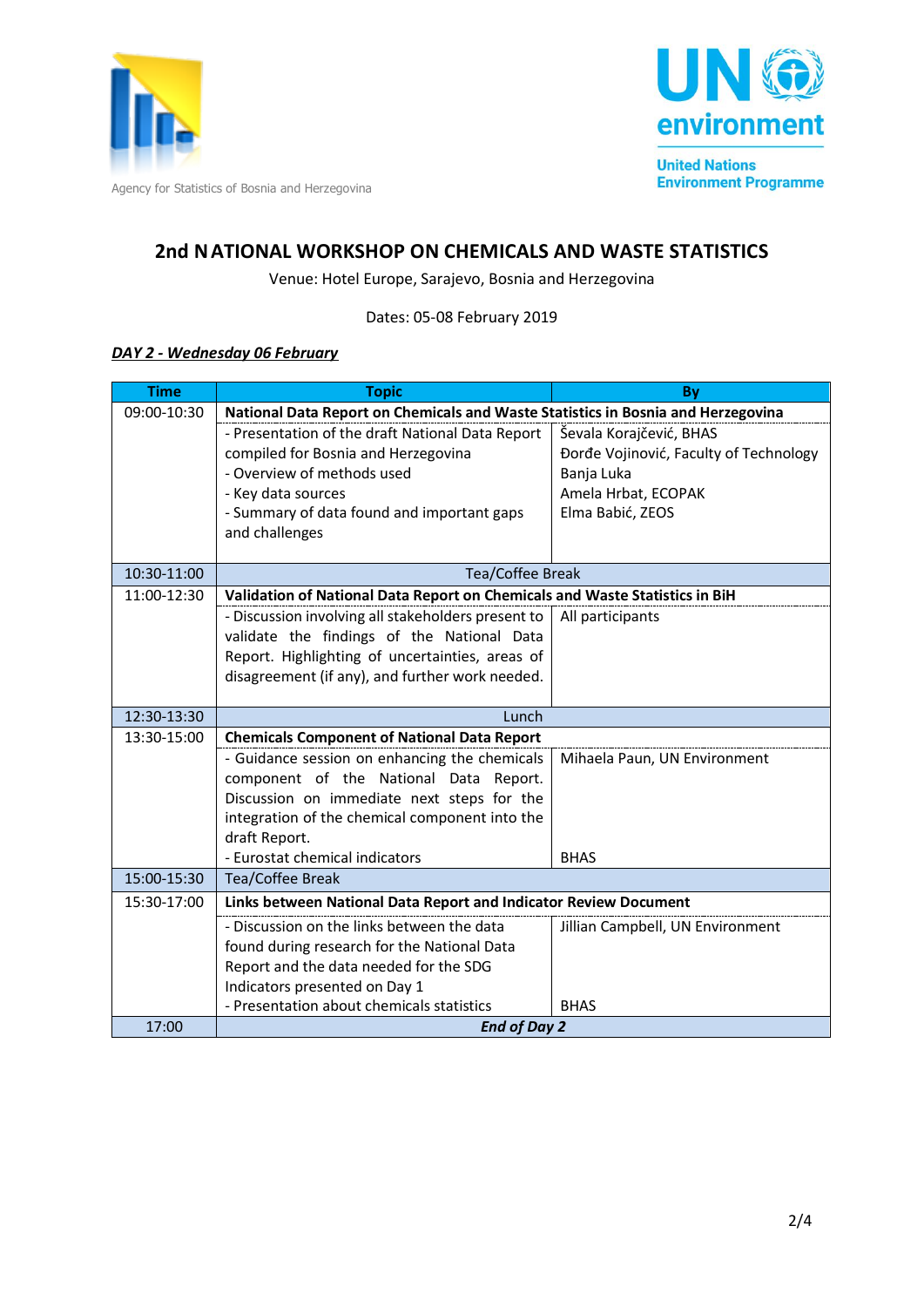



## **2nd NATIONAL WORKSHOP ON CHEMICALS AND WASTE STATISTICS**

Venue: Hotel Europe, Sarajevo, Bosnia and Herzegovina

Dates: 05-08 February 2019

#### *DAY 3 - Thursday 07 February*

| <b>Time</b> | <b>Topic</b>                                                                      | By                                  |  |
|-------------|-----------------------------------------------------------------------------------|-------------------------------------|--|
| 09:00-10:30 | Workshop on Waste Electric and Electronic Equipment (WEEE) Statistics             |                                     |  |
|             | - General introduction into e-waste, relation                                     | Kees Baldé, UN University           |  |
|             | with SDGs and global context                                                      |                                     |  |
|             | - General principles of e-waste statistics                                        |                                     |  |
|             | - Presentation about national e-waste                                             | <b>BHAS</b>                         |  |
|             | statistics/general waste statistics                                               | Elma Babić, ZEOS                    |  |
|             |                                                                                   |                                     |  |
| 10:30-11:00 | Tea/Coffee Break                                                                  |                                     |  |
| 11:00-12:30 | Workshop on Waste Electric and Electronic Equipment (WEEE) Statistics             |                                     |  |
|             | - Introduction to the POM tool                                                    | Kees Baldé, UN University           |  |
|             | - Introduction to the e-waste generated tool                                      |                                     |  |
|             | - Group work "hands on the tool" + discussion                                     |                                     |  |
|             | on data availability in Bosnia + data provision                                   |                                     |  |
|             | to next Global E-waste Monitor.                                                   | Elma Babić, ZEOS                    |  |
|             |                                                                                   |                                     |  |
| 12:30-13:30 | Lunch                                                                             |                                     |  |
| 13:30-15:00 | National Action Plan for Chemicals and Waste Statistics in Bosnia and Herzegovina |                                     |  |
|             | - Considering potentially relevant elements for                                   |                                     |  |
|             | the National Action Plan on Chemicals and                                         | Chair: Mihaela Paun, UN Environment |  |
|             | Wastes Statistics in BiH                                                          |                                     |  |
|             | - discussion of the elements and priorities of the                                |                                     |  |
| 15:00-15:30 | national action plan                                                              |                                     |  |
|             | Tea/Coffee Break                                                                  |                                     |  |
| 15:30-16:30 | Policy Integration of National Action Plan on Chemicals and Waste Statistics      |                                     |  |
|             | - Discussion on the policy integration of the                                     |                                     |  |
|             | National Action Plan for BiH                                                      | Chair: Amela Hrbat, ECOPAK          |  |
|             | - Formulation of action points and                                                |                                     |  |
|             | recommendations                                                                   |                                     |  |
|             |                                                                                   |                                     |  |
| 17:00       | <b>End of Day 3</b>                                                               |                                     |  |